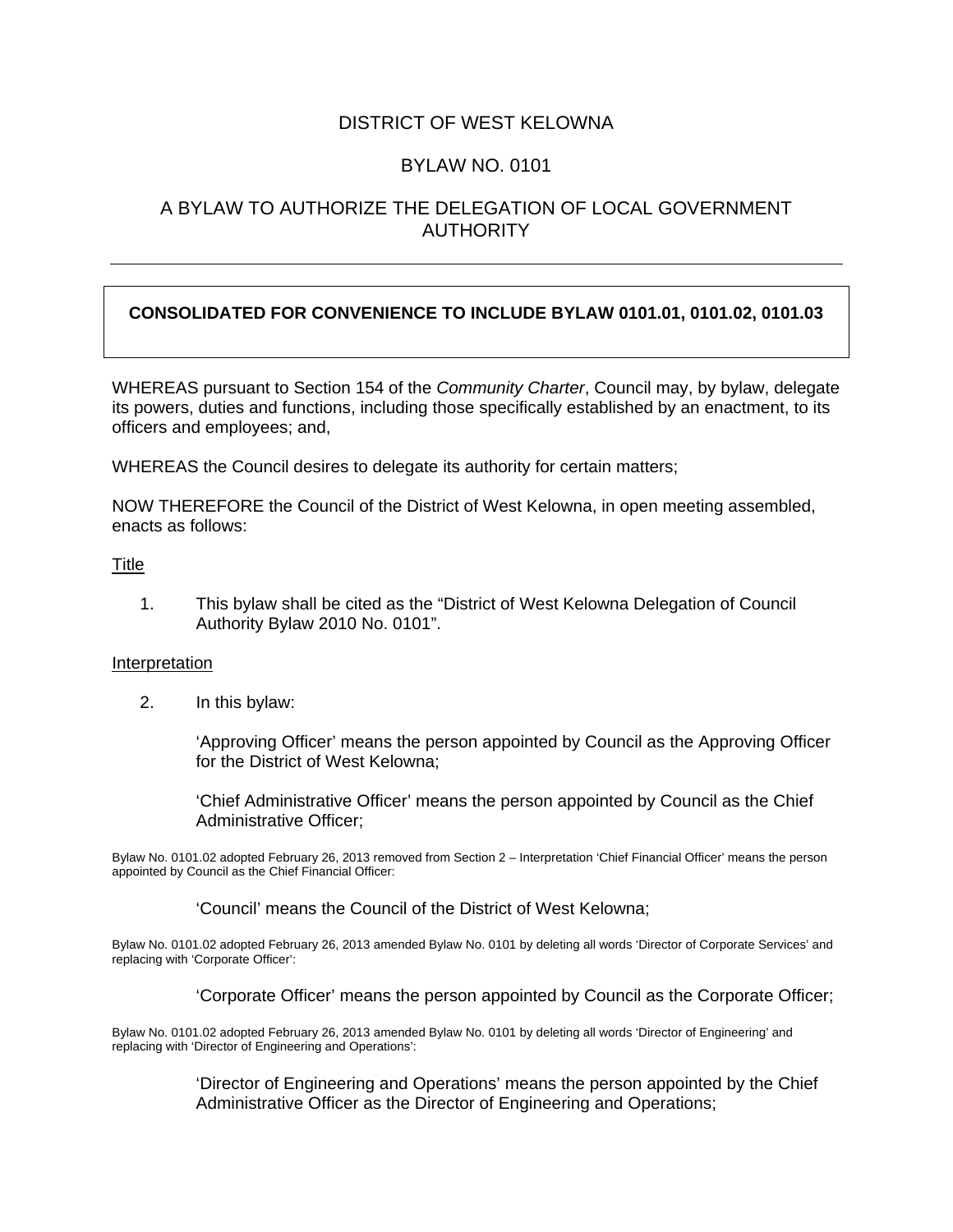'Fire Chief' means the person appointed by the Chief Administrative Officer as the Fire Chief;

Bylaw No. 0101.01, adopted June 12, 2012, amended Bylaw No. 0101 by deleting under Section 2 in its entirety the definition for Manager of Planning and replacing it with the following; 'Director of Development Services' means the person appointed by the Chief Administrative Officer as the Director of Development Services:

> 'Director of Development Services' means the person appointed by the Chief Administrative Officer as the Director of Development Services; and,

'Mayor' means the Mayor of the District of West Kelowna.

### Delegation of Authority

3. Council hereby delegates to the Mayor and to the positions set out in Schedule 'A' attached to this bylaw, the powers, duties and functions of Council as listed in Schedule 'A', subject to any limitations on that delegated authority.

#### Delegation Includes Deputy or Acting

4. Where this bylaw delegates a power, duty or function to a named position, the delegation is to the person who holds the position and to any person who, from time to time, is the deputy or is appointed by Council to act in the capacity of the delegate in the delegate's absence.

#### No Delegation by a Delegate

5. A person to who a power, duty or function has been delegated under this bylaw has no authority to further delegate to another person any power, duty or function that has been delegated by this bylaw.

### Reconsideration by Council

- 6. All of the following apply to any decision by a delegate under Schedule 'A':
	- a. Any owner of property that is subject to a decision under Schedule 'A' who is dissatisfied with the decision is entitled to have the decision reconsidered by Council in accordance with this section;
	- b. An owner who wishes to have a decision reconsidered by Council must apply for reconsideration by delivering to the Corporate Officer, within 30 days after the decision is communicated in writing the following information;
		- i. The date and the nature of the decision;
		- ii. The reasons why the owner wishes the decision to be reconsidered by Council;
		- iii. The decision the owner requests be made by Council, with brief reasons in support of the requested decision; and,
		- iv. A copy of any materials considered by the owner to be relevant to the reconsideration by Council.
	- c. a reconsideration application will be considered by Council at a regular meeting of Council;
	- d. the Corporate Officer must: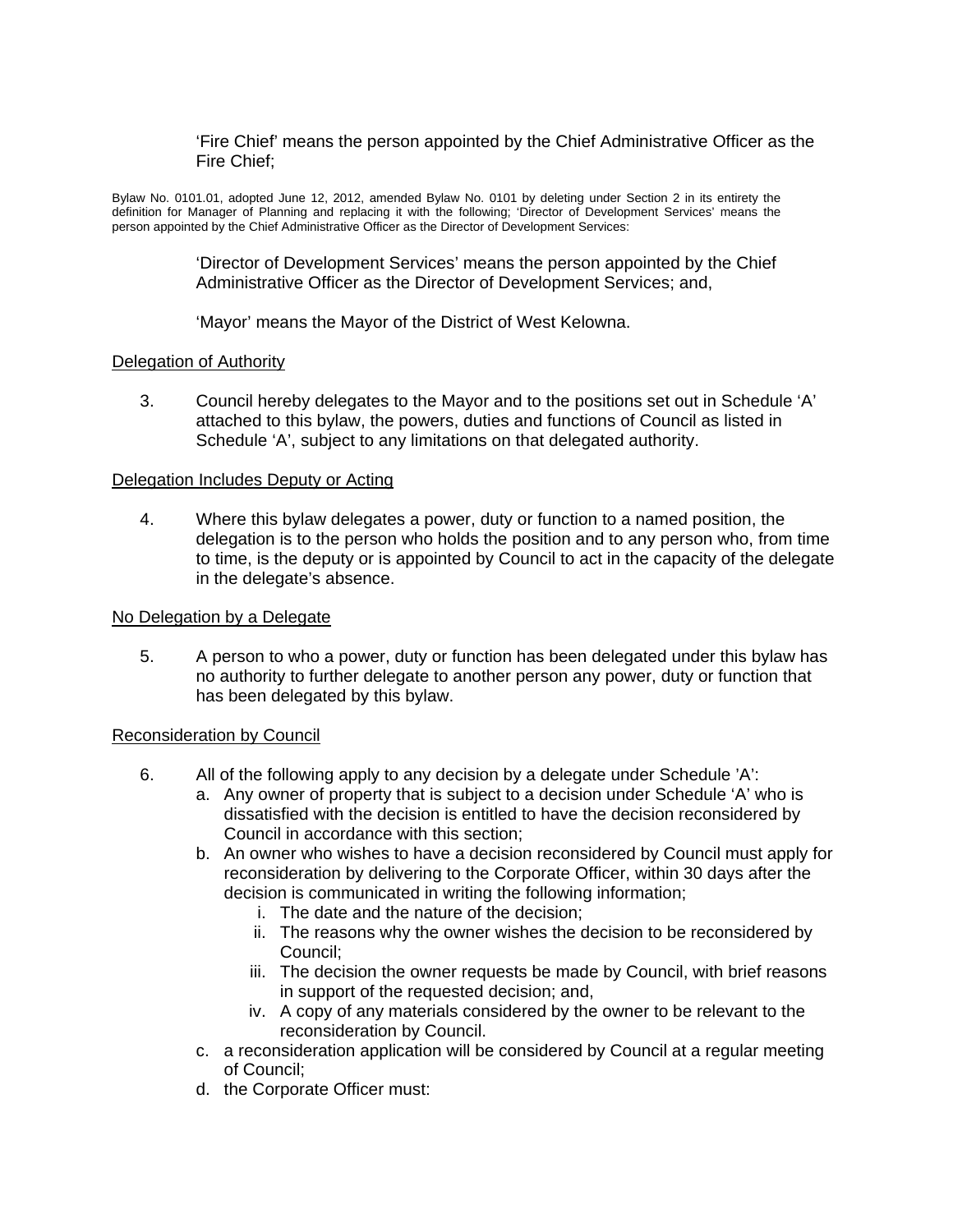- i. place each reconsideration application on the agenda for a regular meeting of Council in accordance with section 3(c).
- ii. give notice of each reconsideration by Council in accordance with any notice requirements in respect of the original application that are set out in the District of West Kelowna Procedures Bylaw; and,
- iii. before each reconsideration by Council, deliver to each Council member a copy of the material that was considered by the delegate in making the decision that is to be reconsidered.
- e. in reconsidering a decision, Council must consider the material that was considered by the delegate in making the decision;
- f. at a reconsideration of a decision, the owner and any other person who is interested in the decision are entitled to be heard by Council;
- g. Council is entitled to postpone reconsideration of a decision; and,
- h. After having reconsidered a decision, Council may either confirm the decision or may set aside the decision and substitute the decision of Council.

## Scope of Bylaw

7. For clarity, subject to the *Community Charter*, unless a power, duty or function of Council has been expressly delegated by this bylaw or another Council bylaw, all of the powers, duties and functions of Council will remain with Council.

### **Severability**

8. If any portion of this bylaw is held invalid by a Court of competent jurisdiction, then the invalid portion shall be severed and the remainder of this bylaw shall be deemed to have been adopted without the severed portion.

### Repeal

9. Bylaw No. 0016 is hereby repealed.

PASSED FIRST READING, February 23, 2010

PASSED SECOND READING, February 23, 2010

PASSED THIRD READING, February 23, 2010

ADOPTED, March 9, 2010

 $\frac{1}{\sqrt{2\pi}}$  ,  $\frac{1}{\sqrt{2\pi}}$  ,  $\frac{1}{\sqrt{2\pi}}$  ,  $\frac{1}{\sqrt{2\pi}}$  ,  $\frac{1}{\sqrt{2\pi}}$  ,  $\frac{1}{\sqrt{2\pi}}$  ,  $\frac{1}{\sqrt{2\pi}}$  ,  $\frac{1}{\sqrt{2\pi}}$  ,  $\frac{1}{\sqrt{2\pi}}$  ,  $\frac{1}{\sqrt{2\pi}}$  ,  $\frac{1}{\sqrt{2\pi}}$  ,  $\frac{1}{\sqrt{2\pi}}$  ,  $\frac{1}{\sqrt{2\pi}}$  , MAYOR

 $\frac{1}{\sqrt{2}}$  ,  $\frac{1}{\sqrt{2}}$  ,  $\frac{1}{\sqrt{2}}$  ,  $\frac{1}{\sqrt{2}}$  ,  $\frac{1}{\sqrt{2}}$  ,  $\frac{1}{\sqrt{2}}$  ,  $\frac{1}{\sqrt{2}}$  ,  $\frac{1}{\sqrt{2}}$  ,  $\frac{1}{\sqrt{2}}$  ,  $\frac{1}{\sqrt{2}}$  ,  $\frac{1}{\sqrt{2}}$  ,  $\frac{1}{\sqrt{2}}$  ,  $\frac{1}{\sqrt{2}}$  ,  $\frac{1}{\sqrt{2}}$  ,  $\frac{1}{\sqrt{2}}$ DIRECTOR OF CORPORATE SERVICES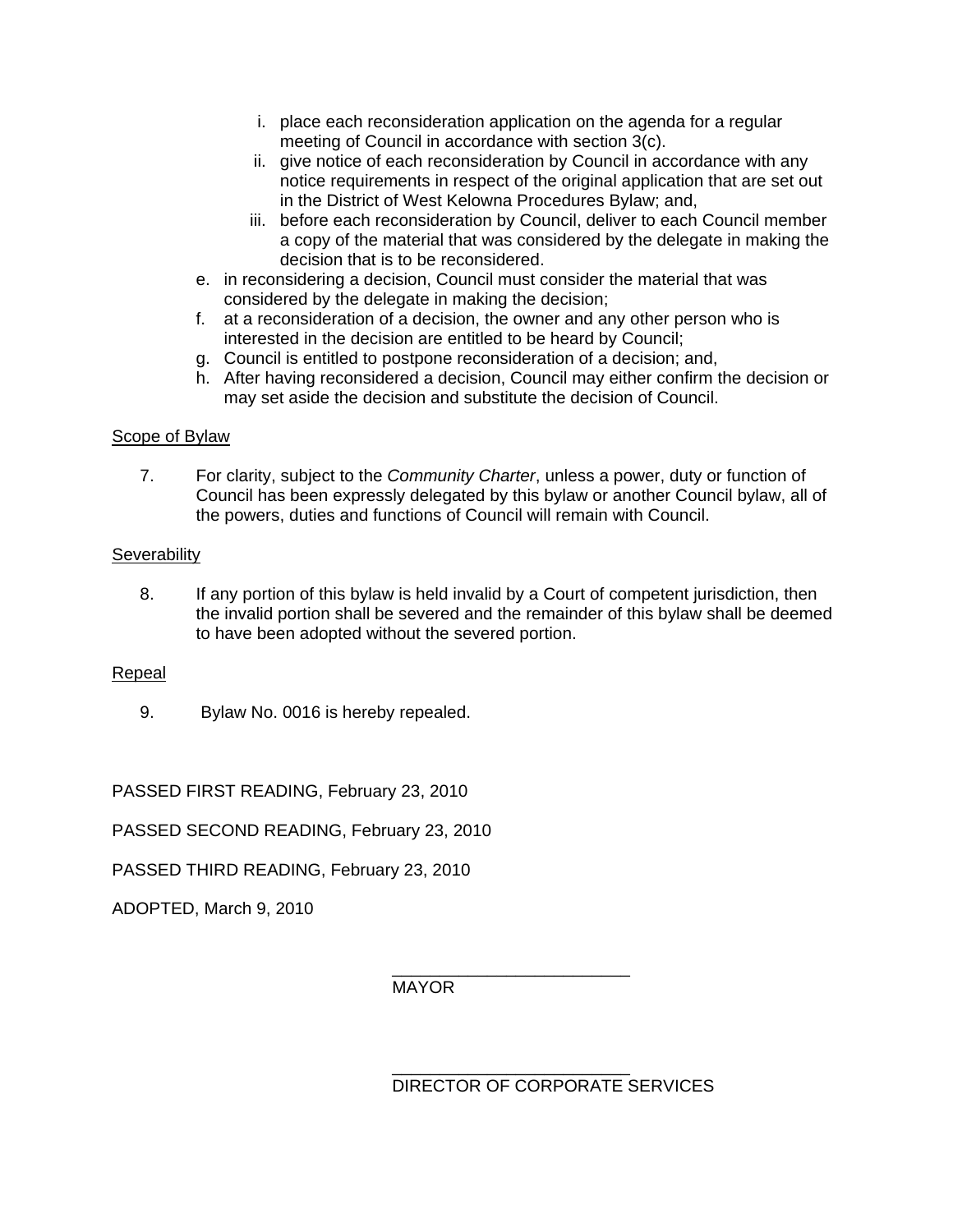Bylaw No. 0101.02 adopted February 26, 2013 amended Bylaw No. 0101 by adding to Schedule 'A', Approving Officer:

## SCHEDULE 'A' TO BYLAW NO. 0101

### Mayor and Corporate Officer

Authority to execute the following documents on behalf of the District of West Kelowna when they are in standard form, or substantially in a standard form and under the circumstances that the District considers appropriate:

- Land Title Office Covenants under Section 219 of the *Land Title Act*;
- Statutory Rights of Way Agreements under Section 218 of the *Land Title Act*;
- Easement Agreements under Sections 181 and 182 of the *Land Title Act*;
- License of Occupation Agreements for Private Moorage on Okanagan Lake;
- Encroachment Agreements;
- Development Servicing Agreements which have been signed off by the Approving Officer and which the Approving Officer deems to be a minor subdivision;
- Renewal of Mutual Aid and Fire Protection Services agreements;
- Contracts to supply services or goods not to exceed an aggregate amount of \$75,000 per annum, subject to funding contained within an approved financial plan; and up to \$250,000 per annum, subject to funding contained within an approved financial plan and with the approval of the Chief Administrative Officer;
- Renewals of leases, land tenures, and licenses to occupy, provided there are no substantive changes;
- Land Title documents to release obsolete charges from land titles, upon the recommendation of the Chief Administrative Officer; and,
- Contracts to sell services or goods in accordance with rates determined in the approved financial plan or adopted Fees and Charges bylaw with the approval of the Chief Administrative Officer.

### Fire Chief

Authority to issue the following permits subject to meeting all District requirements:

**•** Fireworks Permits.

Bylaw No. 0101.01, adopted June 12, 2012, amended Bylaw No. 0101 by deleting the words on Schedule A 'Manager of Planning' and replacing with 'Director of Development Services' and by adding the following to the delegated authority of the 'Director of Development Services' on Schedule A: Authority to issue Mobile Vending Permits as per the Mobile Vending Policy.

Bylaw No. 0101.03, adopted April 23, 2013, amended Bylaw No. 0101 by deleting the following delegated authority from the 'Director of Development Services' on Schedule A: Authority to issue Mobile Vending Permits as per the Mobile Vending Policy.

#### Director of Development Services

 Authority to comment on land use referrals of a minor scope relative to lands beyond District of West Kelowna boundaries.